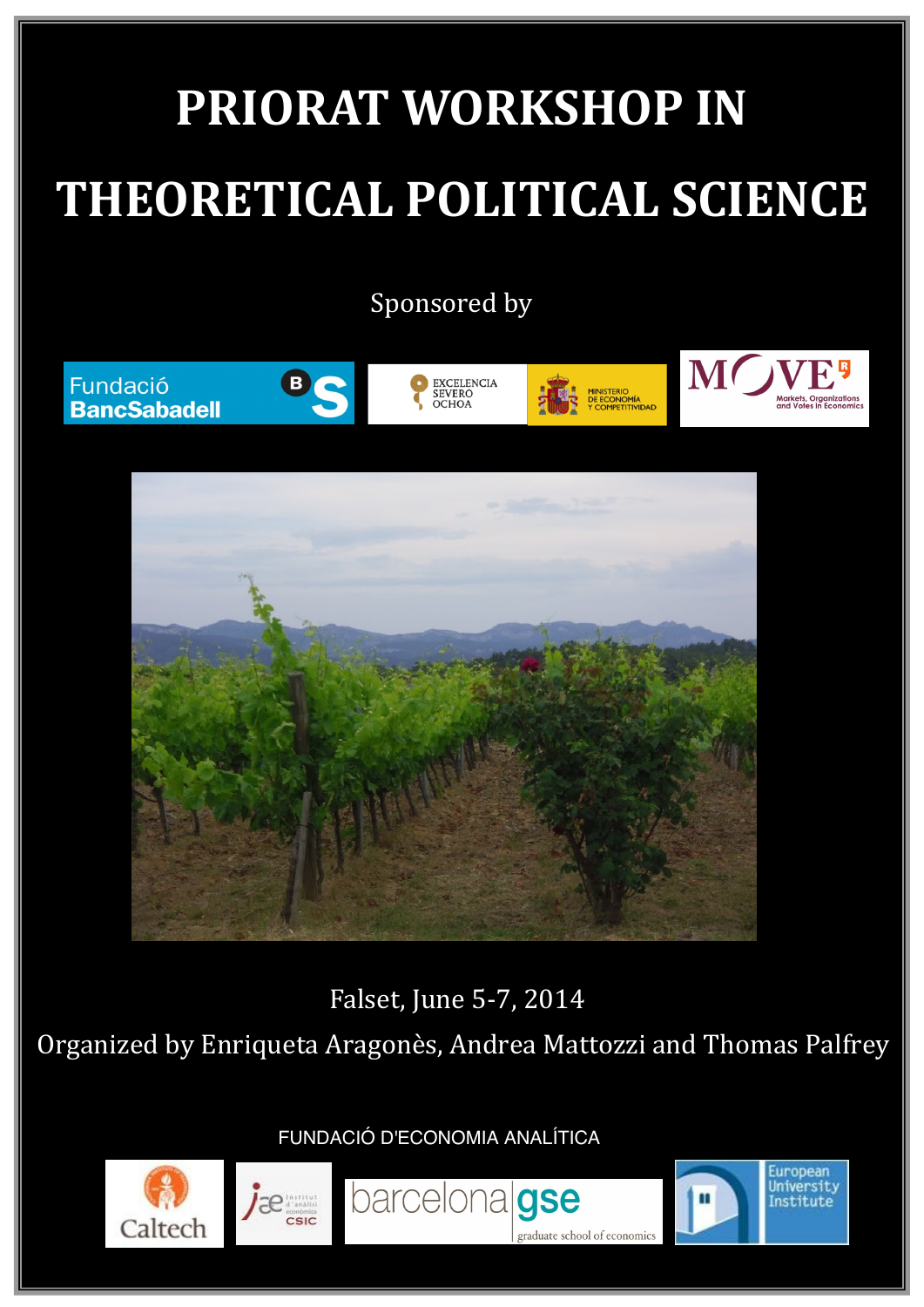## **PROGRAM**

**14:30-16:00 Parties and politicians I Thursday June 5 Daniela Iorio** *The Fiscal Effects of Political Tenure* (with Andrea Mattozzi) **Peter Buisseret** *Electoral Control and the Human Capital of Politicians* (with Carlo Prato)

16:00-16:15 coffee break **16:15-17:45 Parties and politicians II Bernardo Moreno** *Representative versus direct democracy, a new look*  **John Patty** *Giving Advice vs. Making Decisions: Transparency, Information, and Delegation* (with Sean Gailmard)

#### **9:15-11:30 Voting and Elections I Friday June 6**

**Karine van der Straeten** *Electoral Coalitions in Runoff Elections* (with Michel Le Breton and Nicolas Sauger)

**Dana Sisak** *Do Polls Create Momentum in Political Competition?* (with Philipp Denter) **Carlo Prato** *The Voters' Curses; Why we need Goldilocks voters* (with Stephane Wolton)

 $11:30-12:00$  coffee break

**12:00-13:30 Voting and Elections II** 

**Adam Meirowitz** *Informative Voting in Large Elections* (with Avidit Acharya) **Sébastien Turban** *The Minority Paradox* 

13:30 Lunch

**15:30-17:00 Authority and Leadership**

**Eric Dickson** *Leadership, Legitimacy, and Endogenous Group Norms* **Allan Drazen** *Does Being Chosen to Lead Induce Non-Selfish Behavior? Experimental Evidence on Reciprocity*

#### **Saturday June 7**

#### **9:15-11:30 Political Development**

**Barry Weingast** *The Violence Trap: A Political-Economic Approach To the Problems of Development* (with Gary Cox and Douglass North)

**Amrita Dhillon** *Sovereign debt default in democracies* (with K. Katayama and T. Sjosrom)

**Ernesto dal Bo** *Consolidating Order and Prosperity: State Formation with Endogenous Military and Productive Capabilities* (with Pablo Hernandez and Sebastian Mazzuca)

11:30-12:00 coffee break

**12:00-13:30 Lobbying and Influence**

**Alex Hirsch** *Competitive Policy Development* (with Kenneth W. Shotts)

**Laurent Bouton** *A Theory of Campaign Contributions in Multicandidate Elections (*with Micael Castanheira and Allan Drazen)